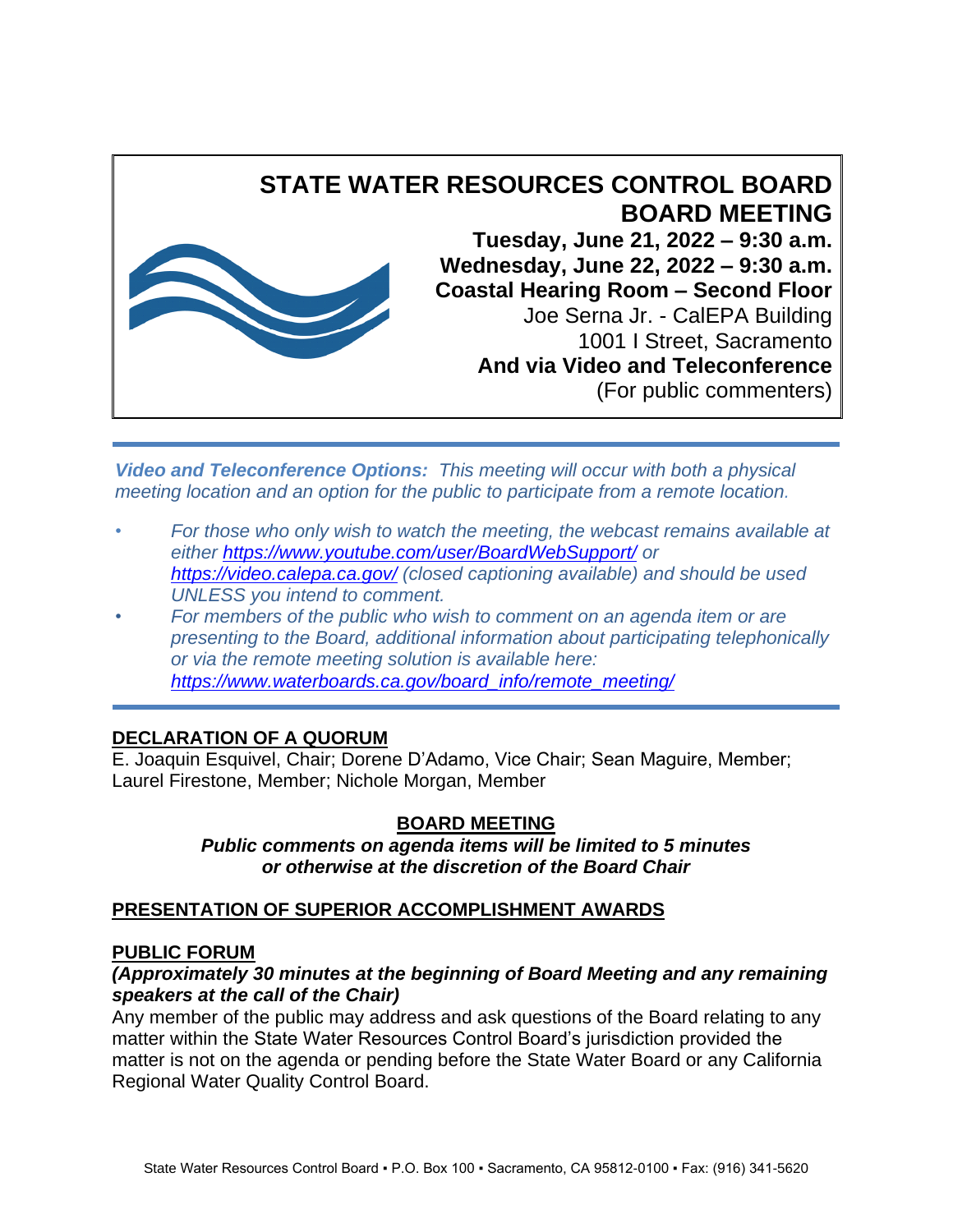## **BOARD BUSINESS**

1. The Board will consider adoption of the June 7, 2022, Board Meeting minutes.

## **UNCONTESTED ITEM\* (ITEM 2)**

- \*2. Consideration of a proposed Resolution authorizing the Executive Director or designee to apply for, accept, and/or amend a federal Clean Water Act section 319 Grant and execute and amend contracts and grants to support the Nonpoint Source (NPS) Program.
	- [Agenda Item](https://www.waterboards.ca.gov/board_info/agendas/2022/jun/062122_2.pdf)
	- [Draft Resolution](https://www.waterboards.ca.gov/board_info/agendas/2022/jun/062122_2_drftreso.pdf)

#### **INFORMATIONAL ITEMS**

- 3. Drought Update and Current Hydrologic Conditions.
- 4. Strategy to Optimize Resource Management of Stormwater (STORMS) Program update
	- [Agenda Item](https://www.waterboards.ca.gov/board_info/agendas/2022/jun/062122_4.pdf)

#### **DIVISION OF WATER RIGHTS**

- 5. Consideration of a proposed Resolution to amend and readopt an emergency regulation that provides curtailment authority in the Klamath River watershed and establishes minimum instream flow requirements and information order authority in the Scott River and Shasta River watersheds.
	- [Agenda Item](https://www.waterboards.ca.gov/board_info/agendas/2022/jun/062122_5.pdf)
	- **[Draft Resolution](https://www.waterboards.ca.gov/board_info/agendas/2022/jun/062122_5_drftreso.pdf)**
	- [Proposed Regs](https://www.waterboards.ca.gov/board_info/agendas/2022/jun/062122_5_proposedregs.pdf)
	- [Change Sheet #1](https://www.waterboards.ca.gov/board_info/agendas/2022/jun/062122_5_cs1.docx)
- 6. Consideration of a proposed Order partially granting request by Robert C. Mann Trust for a case-by-case exception to Policy for Maintaining Instream Flows in Northern California Coastal Streams, accepting application A032563B, and rejecting application A032563A.
	- [Agenda Item](https://www.waterboards.ca.gov/board_info/agendas/2022/jun/062122_6.pdf)
	- [Proposed Order](https://www.waterboards.ca.gov/board_info/agendas/2022/jun/062122_6_proposedorder.pdf)
	- Memo regarding Water Right Applications and North Coast Instream [Mann Flow Policy Case-By-Case Exception Request from The Robert](https://www.waterboards.ca.gov/board_info/agendas/2022/jun/062122_6_stffmemo.pdf)  [C. Mann Trust](https://www.waterboards.ca.gov/board_info/agendas/2022/jun/062122_6_stffmemo.pdf)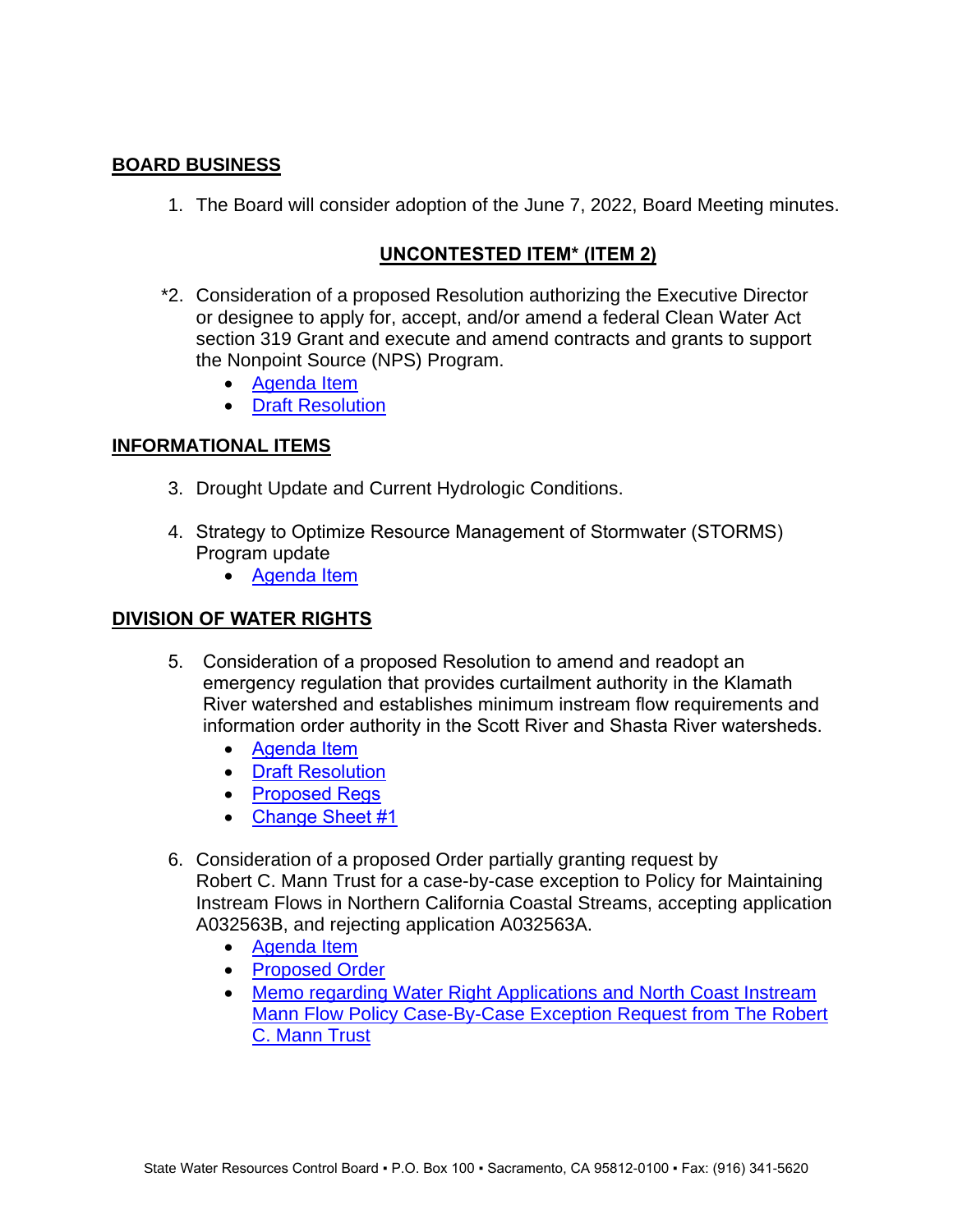## **ADMINISTRATIVE HEARINGS OFFICE**

- 7. Consideration of a proposed Order prepared by the Administrative Hearings Office on petitions of Garberville Sanitary District to change water-right License 3404 (Application A009686) and water-right Permit 20789 (Application A029981), which authorize diversions of water from South Fork Eel River in Humboldt County.
	- [Agenda Item](https://www.waterboards.ca.gov/board_info/agendas/2022/jun/062122_7.pdf)
	- [Proposed](https://www.waterboards.ca.gov/board_info/agendas/2022/jun/062122_7_proposedorder.pdf) Order
		- [General Location Map](https://www.waterboards.ca.gov/board_info/agendas/2022/jun/062122_7_general_locationmap_fig1.pdf)
		- [Existing and Proposed Places of Use](https://www.waterboards.ca.gov/board_info/agendas/2022/jun/062122_7_existing_proposedplacesofuse_fig2.pdf)
	- [Change Sheet #1](https://www.waterboards.ca.gov/board_info/agendas/2022/jun/062122_7_cs1.pdf)

## **INFORMATIONAL ITEMS**

- 8. Board Member Report.
- 9. [Executive Director's Report.](https://www.waterboards.ca.gov/board_info/agendas/2022/jun/062122_9_edrpt.pdf)

## **CLOSED SESSION**

Closed Sessions are not open to the Public

## **ADMINISTRATIVE HEARINGS OFFICE**

The Board may meet in closed session to deliberate on the proposed order prepared by the Administrative Hearings Office on petitions of Garberville Sanitary District to change water-right License 3404 (Application A009686) and water-right Permit 20789 (Application A029981, which authorize diversions of water from South Fork Eel River in Humboldt County. (This closed session is authorized under Government Code section 11126, subdivision (c)(3)).